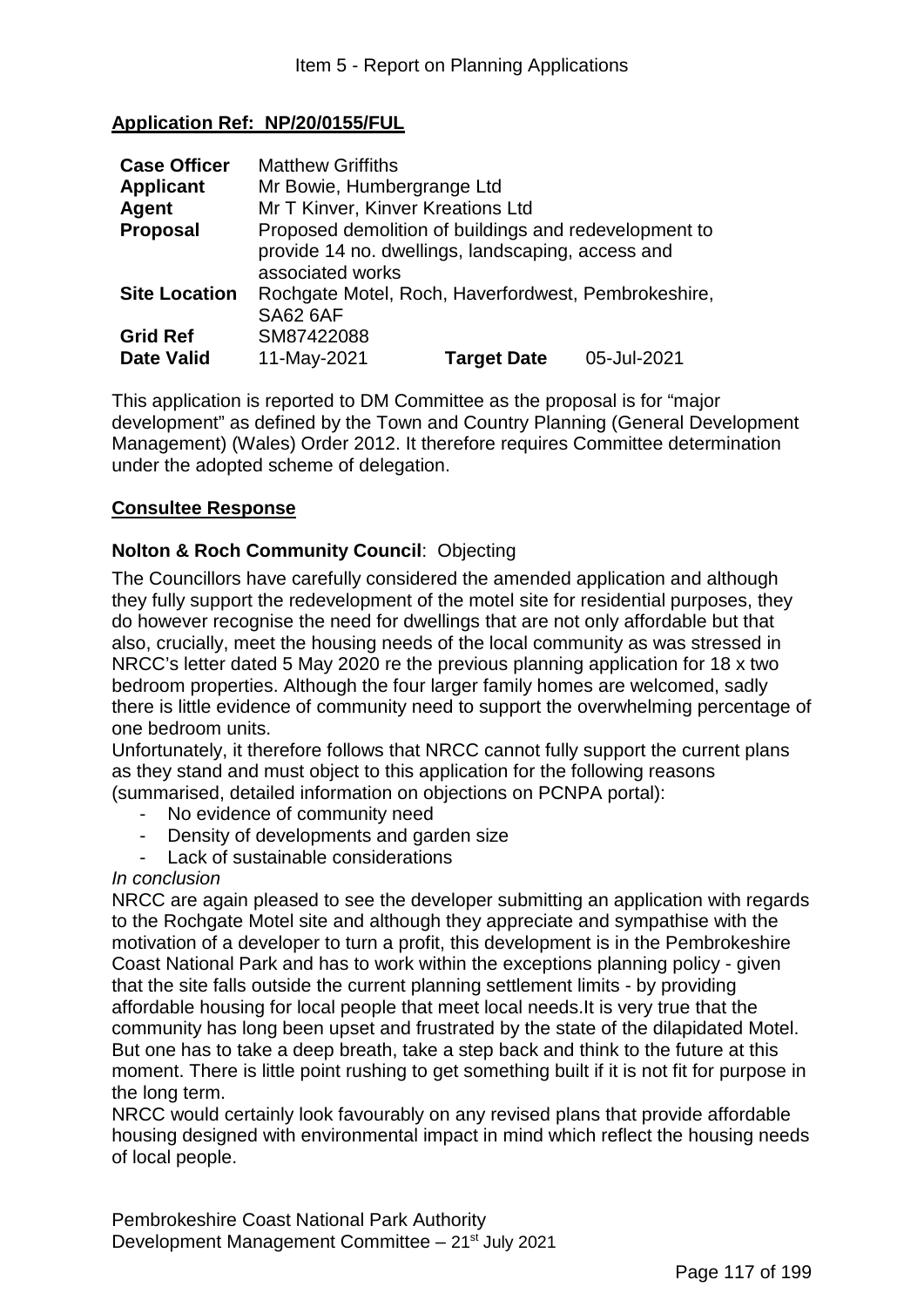There is certainly a middle ground to be found here and NRCC would very much welcome further consultations and dialogue with the applicant, the community and planners.

The Councillors would like to thank you for taking the time to consider the above.

### **Dyfed Powys Police**: Comments.

**Coal Authority –** Comments **Dwr Cymru Welsh Water –** No objection **Natural Resources Wales –** No objection **Western Power Distribution –** No comments to date **PCC - Private Sector Housing & Strategy - Comments PCC - Waste & Recycling Manager –** No objections **PCC - Community Regeneration Manager –** No comments to date **PCC - Head of Cultural Services –** No comments to date **PCC - Education Dept –** No comments to date **PCC - Drainage Engineers –** No comments to date **PCC - Transportation & Environment –** No objection **PCC - Public Protection –** No comments to date **PCNPA Planning Ecologist – No comments to date PCNPA Tree and Landscape Officer –** No objection **PCNPA Access Manager –** No comments to date **PCNPA Buildings Conservation Officer –** No objection

## **Public Response**

The application was publicised in accordance with the requirements of the Town and Country Planning (Development Management Procedure) Order 2012.

Five representations were received, and comments are summarised below:

- There is no requirement for additional housing in Roch. Affordable housing has already been provided on an exception site at Ocean Drive.
- Further housing should be delivered by the community land trust in the village.
- The proposed development is visually intrusive, and a similar application was refused on the other side of the road.
- The application is incorrect in stating a density of 22 dwellings a hectare. The site is of a higher density of 47 houses per hectare and not consistent with the existing development in the surrounding community.
- The statement that the site has an adverse impact on the amenity of the area is due to the applicant's management of the site and lack of maintenance.
- The proposed soakaways are not realistic, and the site is not suitable for infiltration drainage. Drainage is likely on to the neighbouring road. At Ocean Drive soakaways were not used for this reason.
- There are existing issues in the foul sewerage system in the local area which will be exacerbated by this development.
- The scale of development is excessive and not reflective of the communities needs.
- Nolton & Roch Community Land Trust comments in summary are: there is no evidence to suggest that the community requires 18 No. 2 bedroomed houses for purchase; the application indicates that a policy can be provided to ensure that there is some prioritisation to address local needs which gives little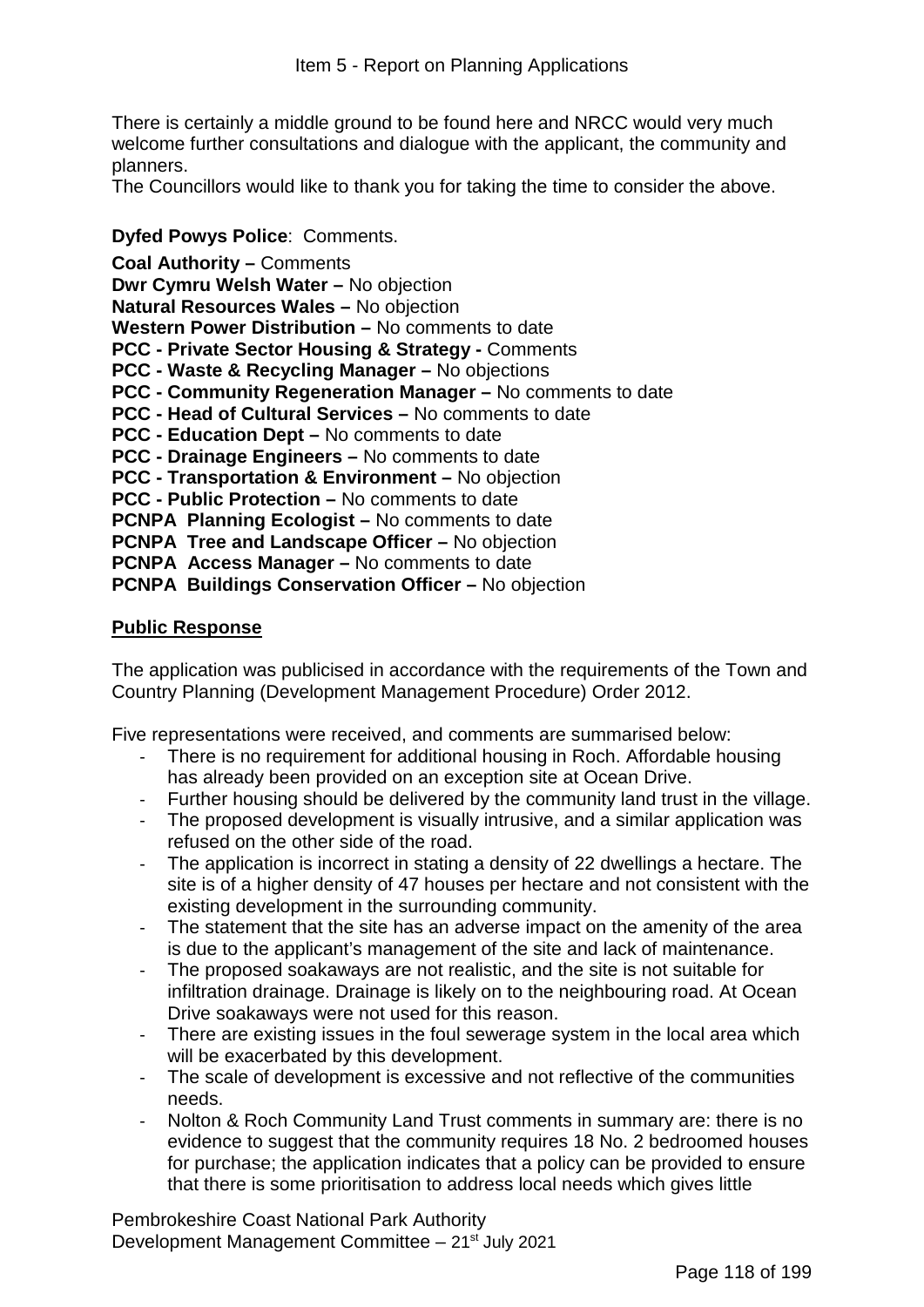confidence that local needs will be seriously addressed; No provision has been made to incorporate eco-friendly design principles; no provision has been made to for community / amenity space; concern that affordable housing for sale will not deliver affordable housing in perpetuity; the housing has small plots and are not reflective of affordable housing development nearby on Ocean Drive; details of covenants to control the housing as affordable have not been provided; previous permissions have not resulted in development of the site and addressing the unattractive derelict buildings at the site - this should not justify inappropriate further development; The site is prominent and the development will provide housing which is uninspiring, cramped and inefficient; there is no provision of a crossing of the Nolton Road shown on the plans.

Cllr Adams commented: I wish to comment on the above, firstly welcoming some movement on this eyesore. However, the applicant has failed to listen and indeed pay any regard to the comments made by myself and the Community Council which were designed to assist in bringing forward an acceptable scheme. There is no evidence to support the set design in terms of house types, the highly visible site demands a scheme which will be visually attractive which again is not offered in terms his application and the opportunity to engage with the CLT has not been taken. This would provide the developer with a confident evidence base to progress which whilst recognising that the A487 divides the site from the village, the correct scheme would surely prove acceptable to you as planners.

These comments are addressed in the officer appraisal below.

# **Policies considered**

Please note that these policies can be viewed on the Policies page Pembrokeshire Coast National Park website -

http://www.pembrokeshirecoast.org.uk/default.asp?PID=549

LDP2 Policy 01 - National Park Purposes and Duty

LDP2 Policy 07 - Countryside

LDP2 Policy 08 - Special Qualities

- LDP2 Policy 10 Sites and Species of European Importance
- LDP2 Policy 11 Nationally Protected Sites and Species
- LDP2 Policy 13 Welsh Language
- LDP2 Policy 14 Conservation of the Pembrokeshire Coast National Park
- LDP2 Policy 29 Sustainable Design
- LDP2 Policy 30 Amenity
- LDP2 Policy 32 Surface Water Drainage
- LDP2 Policy 46 Housing
- LDP2 Policy 48 Affordable Housing
- LDP2 Policy 49 Affordable Housing Exception Sites
- LDP2 Policy 50 Housing Development Proposals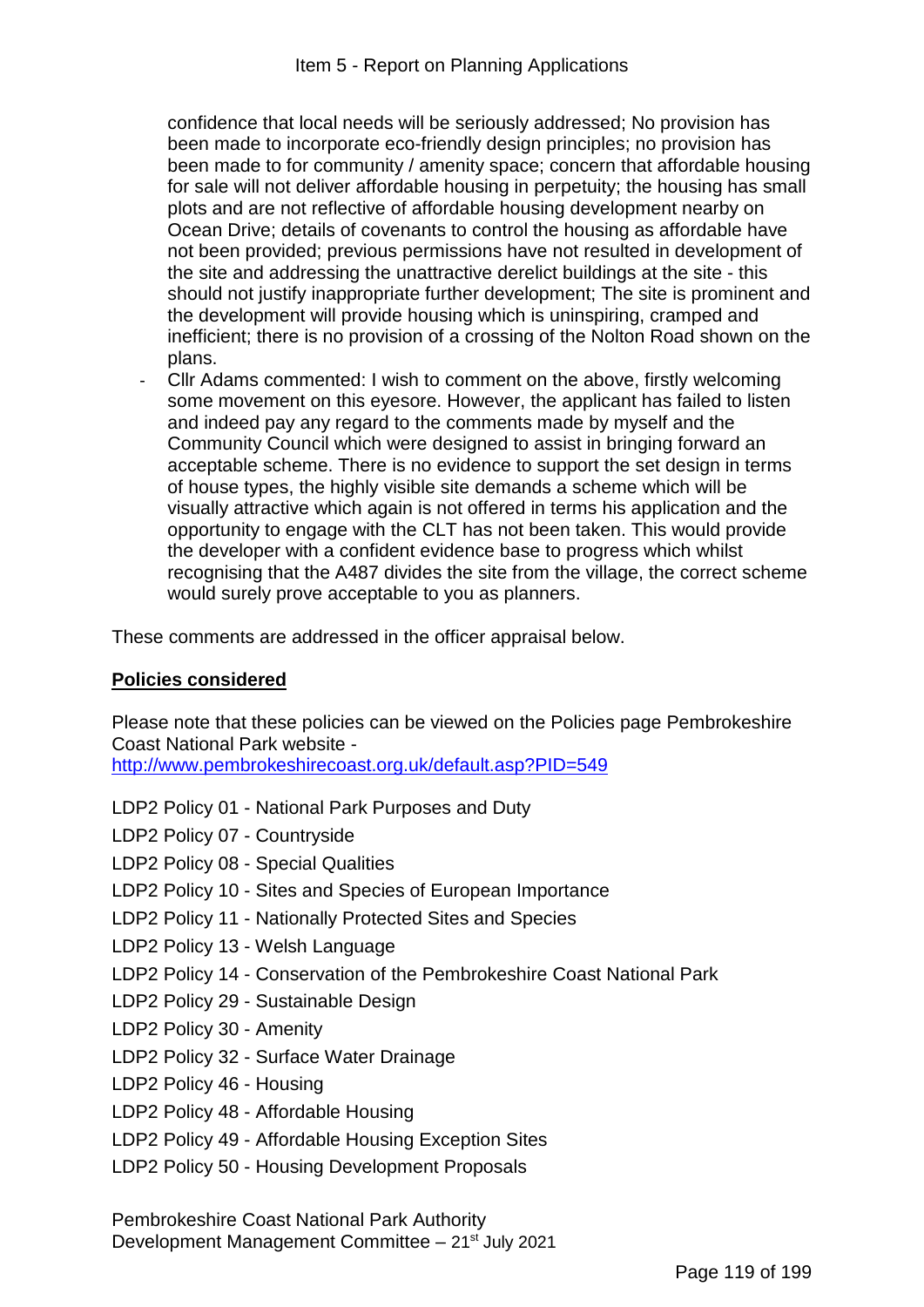LDP2 Policy 51 - Housing Densities

LDP2 Policy 52 - Housing Mix

LDP2 Policy 59 - Sustainable Transport

LDP2 Policy 60 - Impacts of Traffic

The following National Planning Policy are considered particularly relevant to the determination of the application:

Future Wales: the national plan 2040 (Published 24 February 2021 – Expires 31 December 2040)

Planning Policy Wales (Edition 11, 24 February 2021)

- TAN 02 Planning and Affordable Housing
- TAN 05 Nature Conservation and Planning
- TAN 11 Noise
- TAN 12 Design
- TAN 13 Tourism
- TAN 15 Development and Flood Risk
- TAN 16 Sport, Recreation and Open Space
- TAN 18 Transport
- TAN 20 The Welsh Language Unitary Development Plans and Planning Control
- TAN 23 Economic Development
- TAN 24 The Historic Environment

## **Constraints**

LDP Mineral Safeguard Safeguarding Zone Hazardous Zones Potential for surface water flooding Recreation Character Areas Low Coal Risk Affordable Housing Submarkets Seascape Character Areas

## **Planning History**

- NP/13/0441- Roch Gate Motel, Roch Demolition of existing Motel & replace with 40 bed hotel with adjoining restaurant & associated parking & landscaping – Approve – 12-Jan-2014
- NP/09/061 Roch Gate Motel, Roch Refurbishment Approved 17 April 2009
- 00/004/s Roch Gate Motel, Roch Post Sign Refused 25 April 2000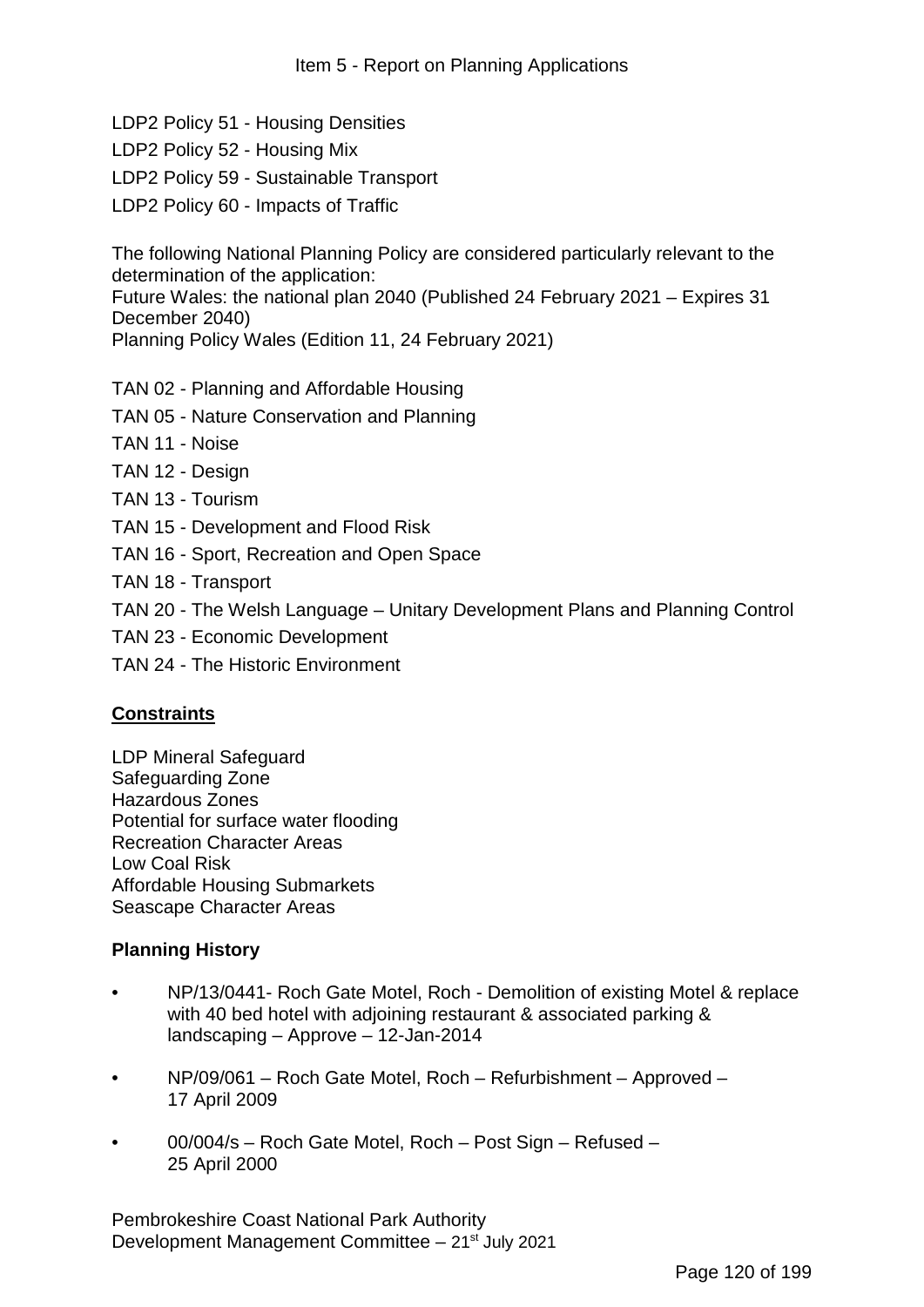- 00/003/s Roch Gate Motel, Roch Wall mounted sign Refused-17 March 2000
- NP/97/190 Roch Gate Motel, Roch Extension to kitchen & alterations for living accommodation - Approved – 20 June 1997
- NP/92/477 Roch Gate Motel, Roch Additional car parking Approved 25 March 1993
- NP/92/472 Roch Gate Motel, Roch New Function Room Approved 25 March 1993

## **Officer's Appraisal**

#### *Introduction*

The proposed development is for the demolition of the former Rochgate Motel and its replacement with fourteen dwellings, access and associated works.

#### *Site Description*

The site is located to the west of the A487 and to the south of Nolton Haven Road on the edge of the settlement of Roch. The site lies on the boundary of the National Park and is relatively level with the land sloping towards the south. The site is readily visible when viewed from the south east. It is surrounded by agricultural land to the west and south. Further to the east is Roch Castle and there are pockets of woodland in the wider landscape. To the east is more contemporary housing within the settlement of Roch. The site based on the Authority's mapping is around 0.4 hectares.

The site contains buildings which formerly formed part of the Rochgate motel which has been derelict for some time and largely abandoned. The buildings are concentrated to the north of the site and along its western boundary, but the site is mostly covered in hardstanding areas and represents a brownfield site.

#### *Description of Development*

The proposal is to construct fourteen properties. The properties are as follows:

- 4No. 1-bedroom flats
- 6No. Semi-detached 1-bedroom bungalows; and
- 4No. 4-bedroom houses.

The proposed housing is to be accessed from a similar location to the existing motel e.g. from the Nolton Haven Road (C3067). The housing is designed of a three dwelling types, the application was amended following submission with the number of properties reduced from eighteen. Limited information has been provided of proposed boundary treatments on the site layout plan. It appears that the boundaries to the south and to the west would be largely as existing and these are formed by hedgerows to the adjoining agricultural land. The existing motel boundary (a low wall) is shown as removed and replaced by boundary planting. Footways are shown on either side of the estate road and along the frontage to the Nolton Haven Road and along the radius of the junction of this road to the A487. To the north of the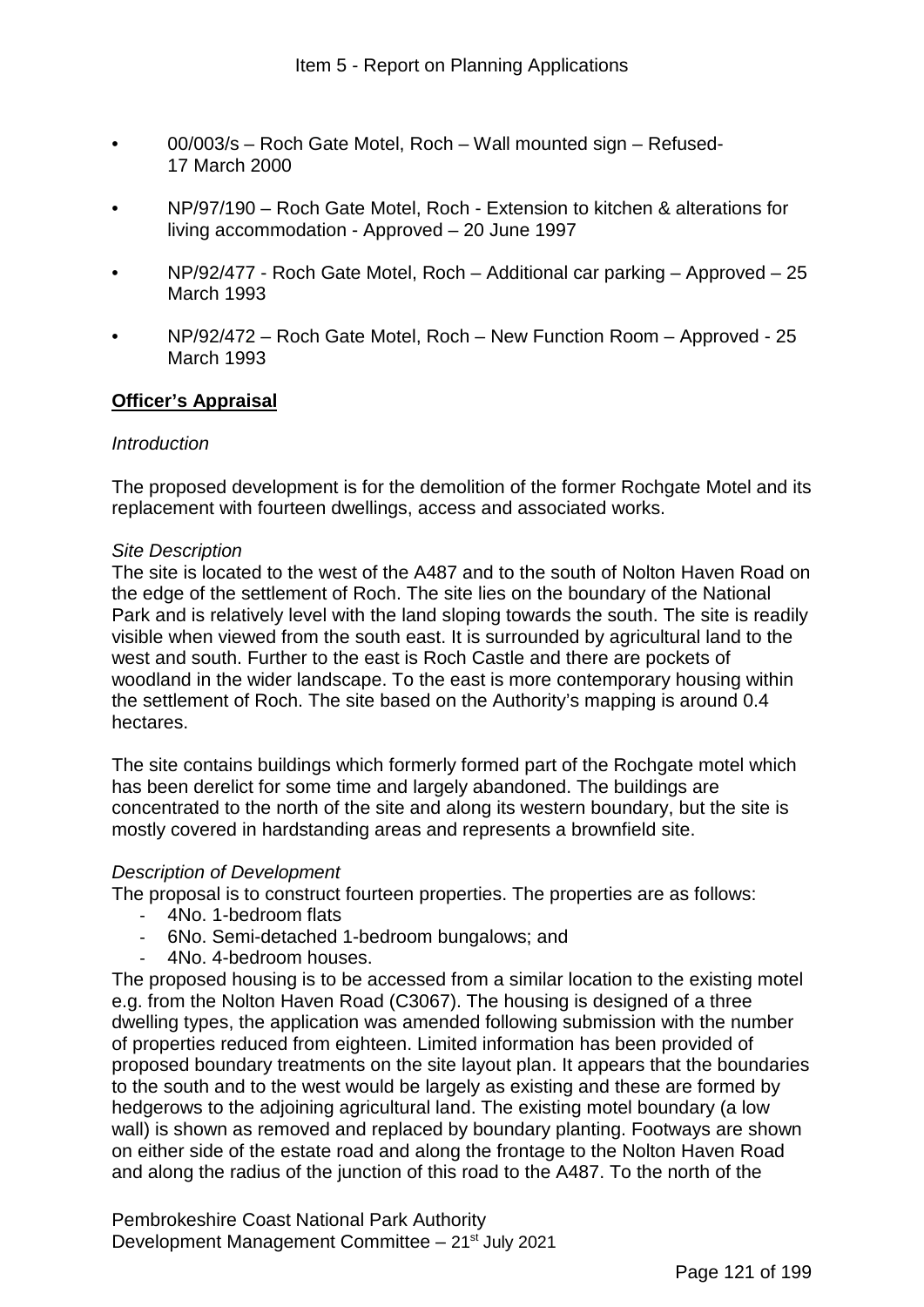junction a footway links to the bus stop on the A487 and from this to a crossing point on the A487.

The applicant has stated in writing their intention to develop the site as an affordable housing development and have indicated that they have discussed the nature of the housing provision directly with Pembrokeshire County Council Housing.

## *Key Issues*

The application raises the following planning matters:

- Policy and Principle of Development
- Siting, Design and Impact upon the Special Qualities of the National Park
- Residential amenity and living conditions
- Sustainable transport, access and highway safety
- Ecology
- Historic Environment
- Tree impact
- Drainage & Flooding
- Other Material considerations

### *Policy and Principle of Development*

The village of Roch is predominantly in the County Council's planning jurisdiction and is identified as a settlement within the Pembrokeshire County Council's Local Development Plan, where it is identified as a Rural Settlement – Service Village. The National Park boundary runs along the main road to the east of the application site. The Pembrokeshire Coast National Park Local Development Plan 2 (2020) identifies Roch as a Rural Centre (Policy 6) the proposal map defines a Centre Boundary for Roch and this does not include the site.

The site was previously used as a hotel, but became derelict many years ago. As noted in the planning history the site has a planning permission for the development of a hotel. It appears that this permission may have lapsed and there appeared no significant construction works of other works such as demolition at the site. As the former hotel is no longer in use and the proposed hotel has not been constructed, it is extremely difficult to measure the potential viability of the site for this use and also whether there is outstanding demand for hotel accommodation. Based on the current condition of the site from a site inspection it is considered that the former use of the site as a hotel has diminished to such an extent that the current policy provisions regarding loss of hotels (in Policy 36) in the Local Development Plan cannot be effectively applied.

The Local Development Plan prioritises the provision of affordable housing to meet locally identified needs. Planning Policy Wales Edition 11 (para 4.2.34) expects local planning authorities to make provision for affordable housing and also requires them to make use of exceptional land releases, within and adjacent to settlements that would not otherwise be allocated in the local development plan. This position is further supported by Technical Advice Note 2 which allows for the exceptional release of land to meet affordable housing need. Policy 45 of the Local Development Plan further makes such provision (criterion b).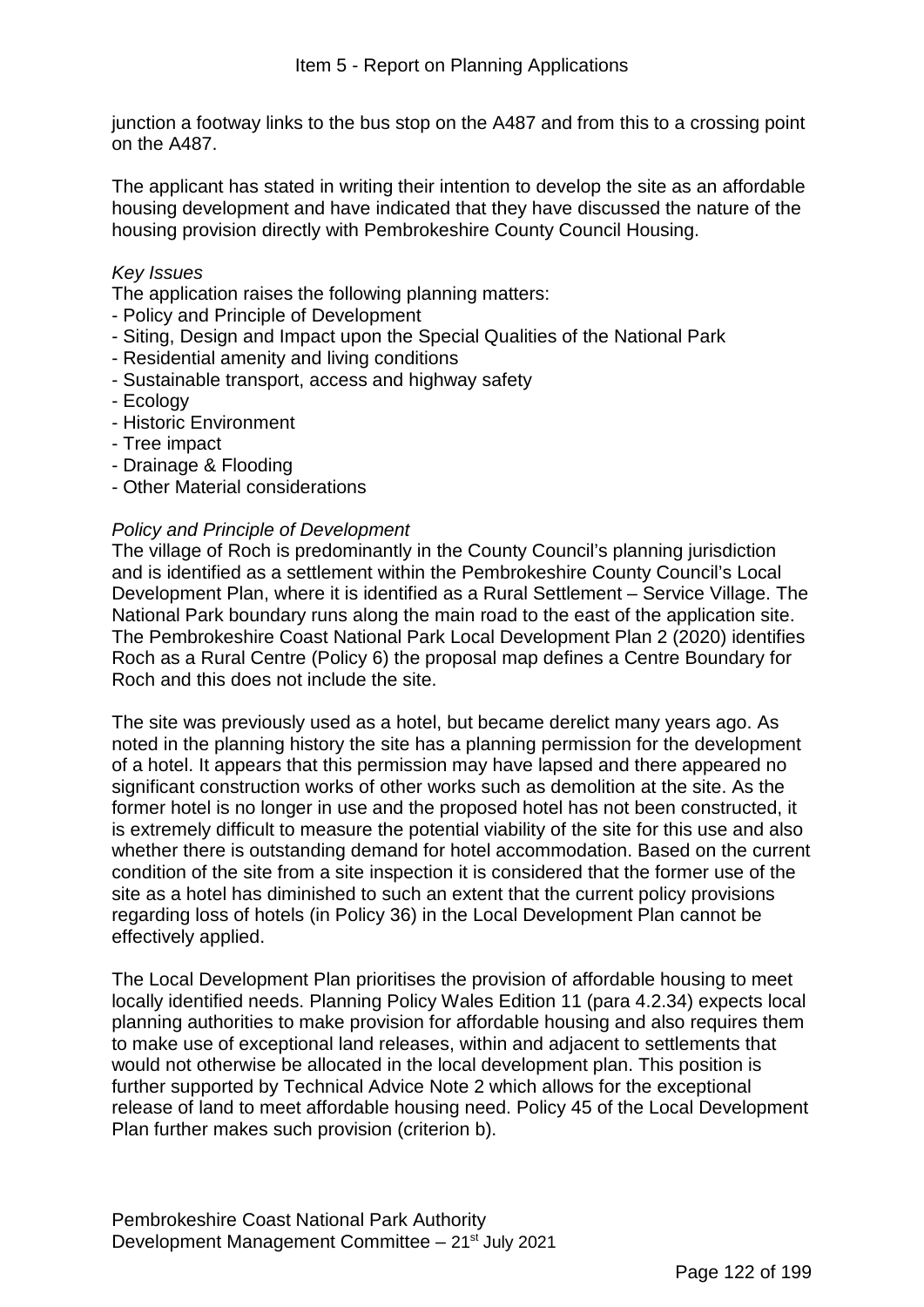The site is separated from the settlement by the A487 and has a close relationship with the settlement positioned at the junction between the A487 and C3067. It is also previously developed brownfield land, within the definition used in paragraph 3.55 of Planning Policy Wales (Edition 11, 2021). In principle, the location of the site is considered to form a sustainable location where an exceptional release of land to meet affordable housing need would be acceptable.

The proposed housing must also be appropriate to meet the identified local housing need. The local housing need should be identified and the proposed housing should clearly reflect this need In terms of the tenure and house sizes, paragraph 4.2.34 of Planning Policy Wales is clear that: "The affordable housing provided on exception sites should meet the needs of local people in perpetuity." Policy 52 of the LDP requires that: "In order to ensure the creation of balanced communities all new housing development will be required to include a mix of dwelling sizes, types and tenures having regard to the current evidence of housing need in the National Park".

The Housing Authority has advised the developer on the local affordable housing need. Firstly, they stated that the housing authority and both local planning authorities are prioritising the provision of social rented properties. They additionally provided a table showing the annual need for social rented properties from the last Local Housing Market Assessment in the Nolton & Roch Community Council area and surrounding community council areas:

|                          | <b>Affordable Rented</b> |       |       |       |       |       |  |
|--------------------------|--------------------------|-------|-------|-------|-------|-------|--|
| <b>Community Council</b> |                          |       |       |       |       |       |  |
| Area                     | <b>Bed</b>               | 2 Bed | 3 Bed | 4 Bed | 5 Bed | 6 Bed |  |
| Nolton & Roch            | 5.3                      | 0.0   | 0.0   | 0.4   | 0.3   | 0.0   |  |
| Camrose                  | 17.1                     | 2.4   | 0.0   | 1.0   | 0.2   | 0.0   |  |
| <b>Brawdy</b>            | 7.5                      | 1.8   | 0.3   | 0.3   | 0.1   | 0.0   |  |
| The Havens               | 12.2                     | 1.5   | 0.0   | 0.6   | 0.1   | 0.0   |  |
| Hayscastle               | 4.2                      | 0.8   | 0.0   | 0.2   | 0.0   | 0.0   |  |
| Total                    | 46.3                     | 6.5   | 0.3   | 2.5   | 0.7   |       |  |

PCC Housing noted that within Nolton & Roch there is a need for 1-bedroom affordable properties. Looking at the wider local need for affordable housing it appears there is clear need for affordable rented property within the locality and that this need is for varying types of properties. The applicant's proposal for a range of housing types and sizes is considered to reasonably meet the housing need in the locality. The tenure of housing, whether it will be provided as social rented or intermediate housing is still not clear and this element of the proposal can be appropriately negotiated as part of a section 106 agreement and in accordance with advice from PCC Housing.

The LDP at policy 51 sets a minimum density of 30 dwellings per hectare. In considering this policy, it is important to consider that the land available for development in the National Park is a finite resource and this policy is setting a minimum density for the efficient use of land. The Authority, in setting this policy is acting in line with Planning Policy Wales (Edition 11, 2021), this national policy identifies as a Key Planning Principle that "The efficient use of resources, including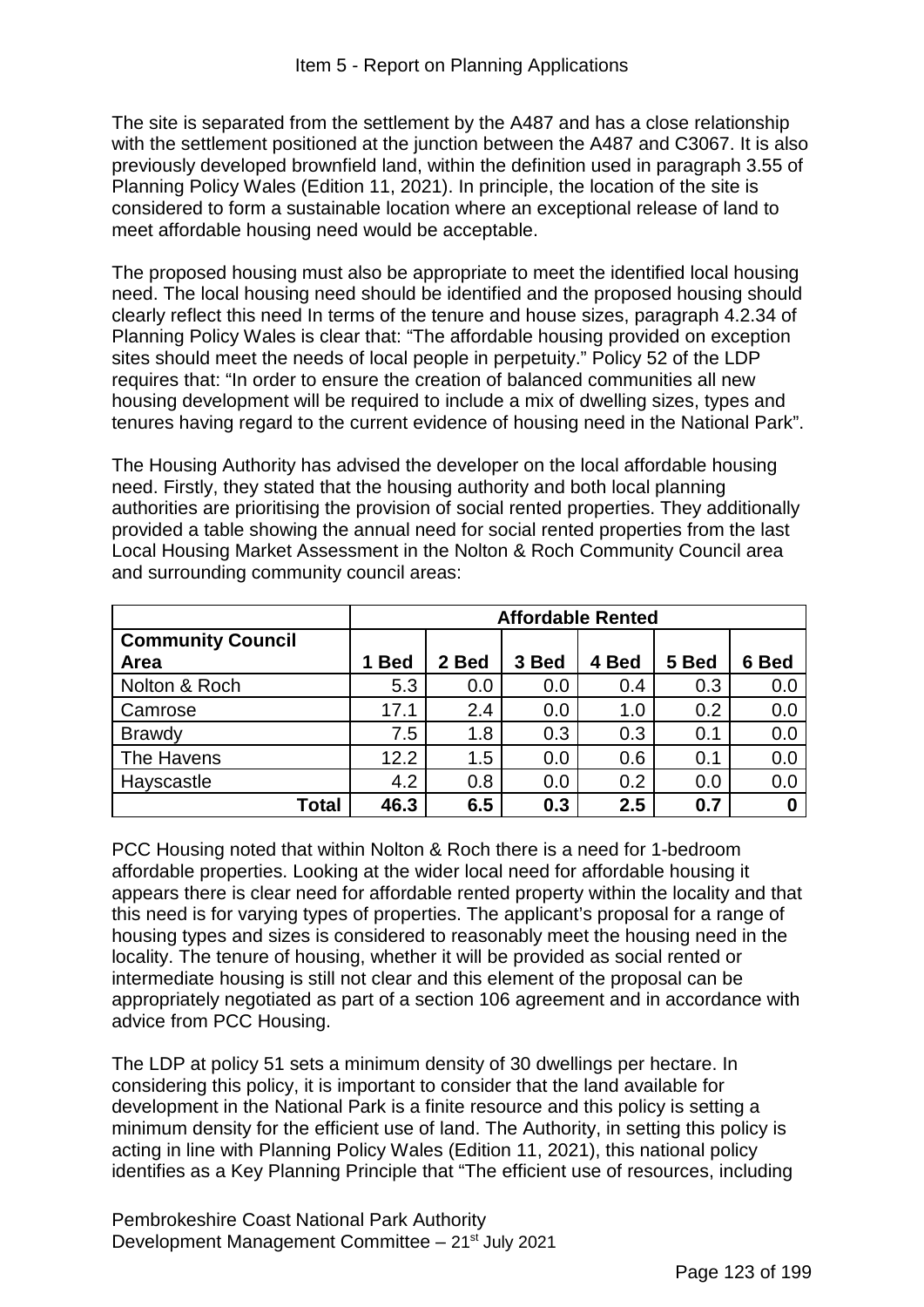land, underpins sustainable development." Therefore, Local and National planning policy should be seen as supportive of the efficient use of land where it does not give rise to an unacceptable impact. For practical application in the National Park there is a requirement that new residential development achieves a density of 30 dwellings a hectare.

The current proposed layout shows a density of around 35 dwellings per hectare (based on a site area of 0.4hectares). As required by Policy 51(a) it is important to ensure that the development through inappropriate increasing density does not have an unacceptable impact on the character of the surrounding area. The application should be considered in its context as a proposal in a prominent edge of settlement location adjacent to open countryside. As a matter of planning judgement it is appropriate to its context and reasonably in character with the nearby development in Roch. The policy requirements in national and local planning policy are met and the proposal represents an efficient use of land; the appropriateness of the design and layout to the locality are considered in the following section.

*Siting, Design and Impact upon the Special Qualities of the National* Park Policies 8 and 14 of the LDP seek to protect and enhance the special qualities of the National Park.

Policy 8 (Special Qualities) lists 9 priorities - the most relevant to this application being:

a) to ensure that the sense of remoteness and tranquillity is not lost and wherever possible enhanced.

b) the identity and character of towns and villages is not lost through coalescence and ribboning of development or through poor design and layout of development c) the pattern and diversity of the landscape is protected and enhanced.

e) that development restores or wherever possible enhances the National Park's ecosystem; and

g) to ensure that local biodiversity action plan species and habitats are protected for their amenity, landscape and biodiversity value.

In addition, Policy 14 seeks to prevent development that causes significant visual intrusion, is insensitively and unsympathetically located within the landscape, introduces / intensifies a use that is inappropriate to its location, that fails to harmonise with the landscape character of the National Park, and that loses or fails to incorporate important traditional features.

The site is located at the edge of Rochgate and forms the beginning of the differentiation between agricultural land and urban form at the edge of the village. The site is brownfield and has existing buildings on site therefore the development does not create a new encroachment of development into the open countryside. In fact, the derelict Rochgate Motel is a deteriorating unattractive building in a state of disrepair. The proposed development is entirely located on the site of the former motel. The application was assessed by a site visit and generally views to the North are screened by an area of woodland and to the east the development is screened by Rochgate and seen in the context of the neighbouring A487. The site is much more visible to the south and west.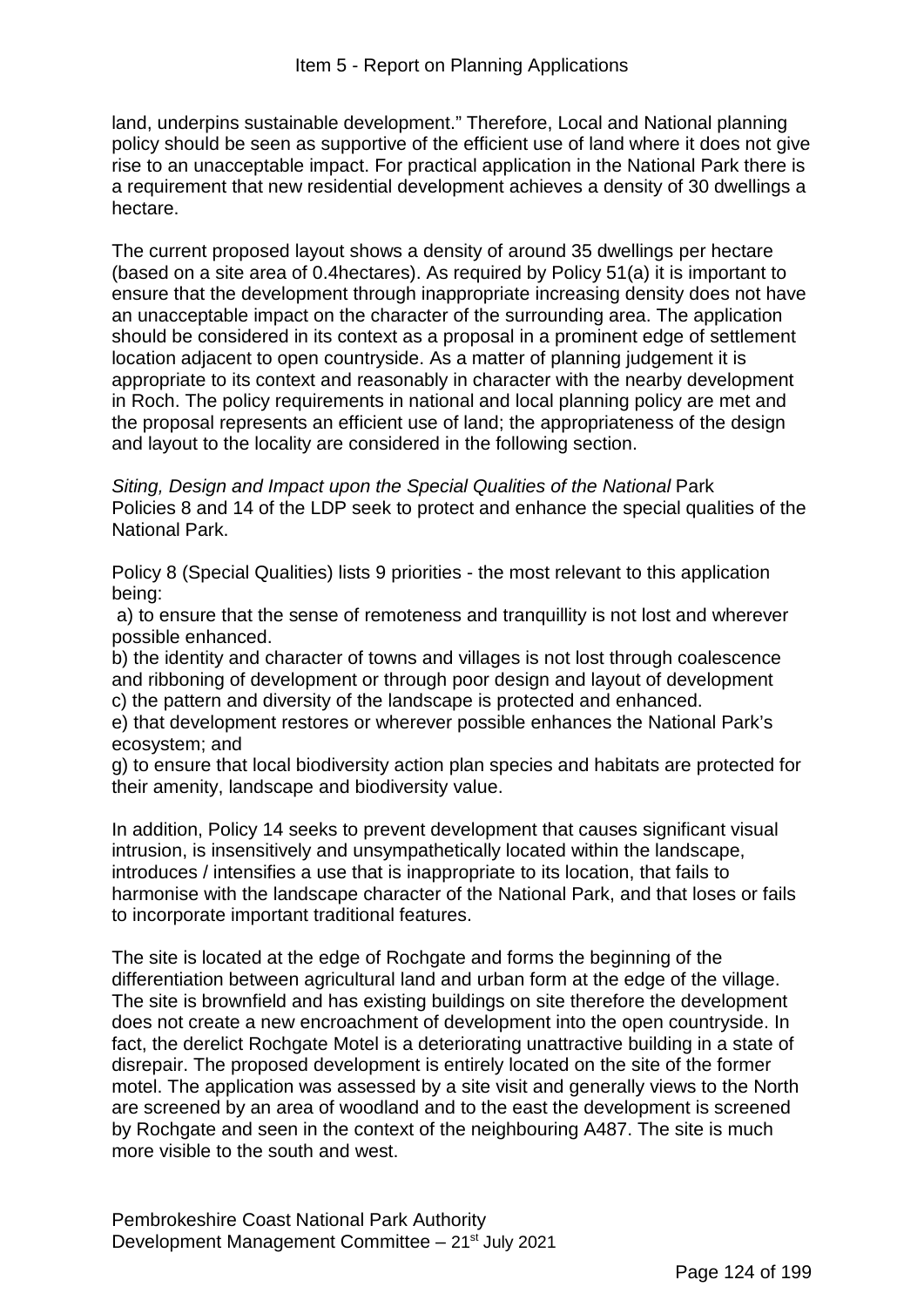The principle of the residential development of this site is considered acceptable. It is of an appropriate density and in compliance with local and national policies. The general scale and massing of the proposed buildings are considered to fit in with the surrounding development. The scale of the buildings, the mix of house types and the palette of materials to be used on the site are generally acceptable in design terms, subject to the future approval of material samples and the submission and control of design details. Appropriate conditions would ensure that the design is acceptable in the context of the sites location at the edge of the settlement.

It is clear that appropriate landscape mitigation is required, particularly to the south of the site which is open and exposed. There is a particular concern that without appropriate landscaping the development would appear very stark and imposing when viewed from the adjoining highway. However, this can be effectively addressed by the use of appropriate landscaping. The design shown on the proposed layout plan largely retains the boundaries to the site with the retention of hedges and trees to the edge of the site. The retention of these boundaries is considered to provide an appropriate setting to the development. The detail of landscaping has not been provided, but the general principles appear to be acceptable and appropriate detail can be secured through planning conditions.

The general design of the proposal is acceptable, and the principles of the landscaping is considered to effectively minimise the visual impact of the scheme and the development is also viewed as responding appropriately to the topography of the site. In the landscape it is considered that the proposal would appear as a logical extension to the northern extent of Roch at a road junction. It is also considered that the removal of the existing buildings at the site would represent an element of planning gain, given their rundown appearance.

The proposed development is viewed to be reasonably consistent with and appropriate to the character of the area. The proposal is considered in reasonable compliance with Policies 8 and 14 of the LDP.

## *Amenity and living conditions*

Policy 30 of the LDP states that development will not be permitted which has an unacceptable adverse impact on amenity. TAN 12 recognises the importance of the scale of development in relation to surroundings and how the mass and height of developments can impact on privacy, sunlight and microclimate. This includes any such impact on neighbouring dwellings, such as serious loss of privacy or overshadowing.

The nearest properties which are likely to be impacted by the proposed development are properties on Ocean Drive and Church Road, Roch. These are separated from the site by the wide carriageway of the A487 and it is not considered that the proposal will give rise to a significant impact on the amenity of these properties.

The scale of development is likely to result in construction activities that will last for a significant period of time; the site is also in proximity to residential properties and would potentially impact on residents living conditions. It is considered reasonable to impose conditions to ensure that the construction activity impacts in terms of noise, dust, vibration are minimised.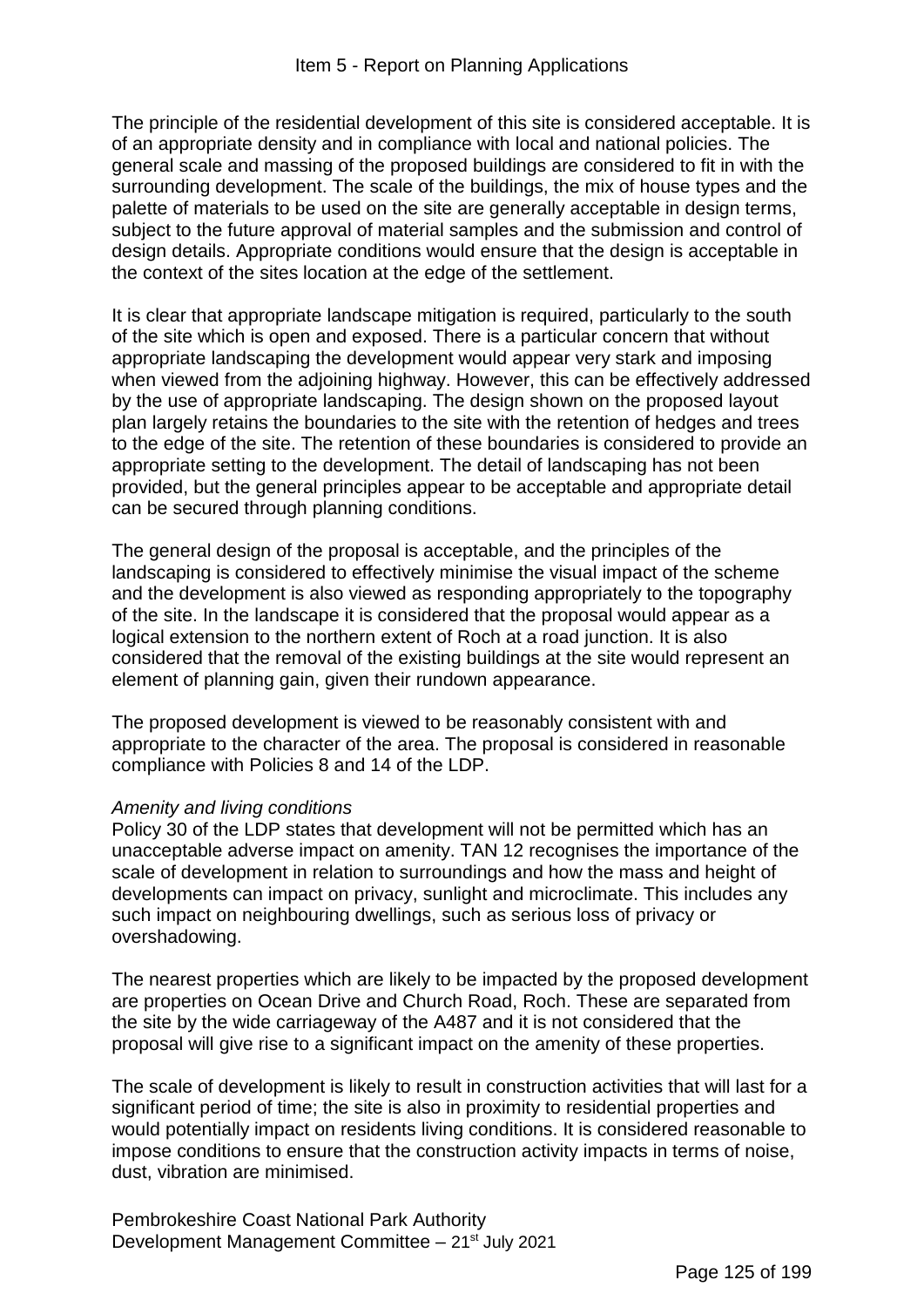The timing of construction is considered to be the most significant issue in terms of amenity impacts; working at anti-social hours for an extended period of time are considered likely to result in a substantive impact on amenity. It is considered that construction operations (including demolition, earth moving and deliveries) should be restricted to between the hours of 08.00 to 18.00 Monday to Friday and 08.00 to 13.00 on Saturday with no operation on Sunday or public holidays. It is considered that subject to conditions requiring compliance with the applicants submitted management plan and hours of operation the impact on neighbouring properties will be mitigated to an acceptable level.

Subject to the imposition of appropriate conditions the application is considered to have an acceptable impact on amenity and to be in accordance with Policy 30 of the LDP.

### *Sustainable transport, access and highway safety*

Policy 59 sustainable transport requires that opportunities are taken to improve and promote sustainable travel choices and reduce the need to travel by car. This is reflective of the requirements in Planning Policy Wales (Edition 11, 2021), paragraph 4.1.12 which states that "It is Welsh Government policy to require the use of a sustainable transport hierarchy in relation to new development, which prioritises walking, cycling and public transport ahead of the private motor vehicles."

The site was not allocated in the LDP and compliance with the transport hierarchy has not therefore been considered during the Authority's planning making process and specific consideration is therefore required in the determination of the application. It is considered that the site is accessible to public transport and is close to the bus stop for the T11 bus which provides services between St David's and Haverfordwest. The application provides for the provision of a footway to the frontage of the site and this links into the footway to the bus stop and from this a crossing point on the A487 and to facilities available in Roch. Overall, there is considered to be reasonable compliance with the sustainable transport hierarchy, subject to appropriate conditions to secure the offsite footways.

Policy 60 Impacts of Traffic requires that new development has appropriate and safe access. The pedestrian and vehicular access to the site is a single point of access close to the centre of the site frontage to the adjoining Nolton Haven C Class road. The Local Highways Authority has noted that this location is set sufficiently away from the junction with the A487 to be acceptable and is similar to where the existing access to the former motel is located. They further note that the access as shown will have good entry/exit radii and the available visibility splays are clearly shown. The local highways authority considers that subject to the imposition of conditions the construction of the dwellings can be undertaken safely. In light of the advice of the local highways authority it is considered that a safe and appropriate access is proposed within this development in accordance with Policy 60 of the LDP.

## *Biodiversity*

Section 6 of the Environment (Wales) Act 2016 requires that 'A public authority must seek to maintain and enhance biodiversity in the exercise of functions in relation to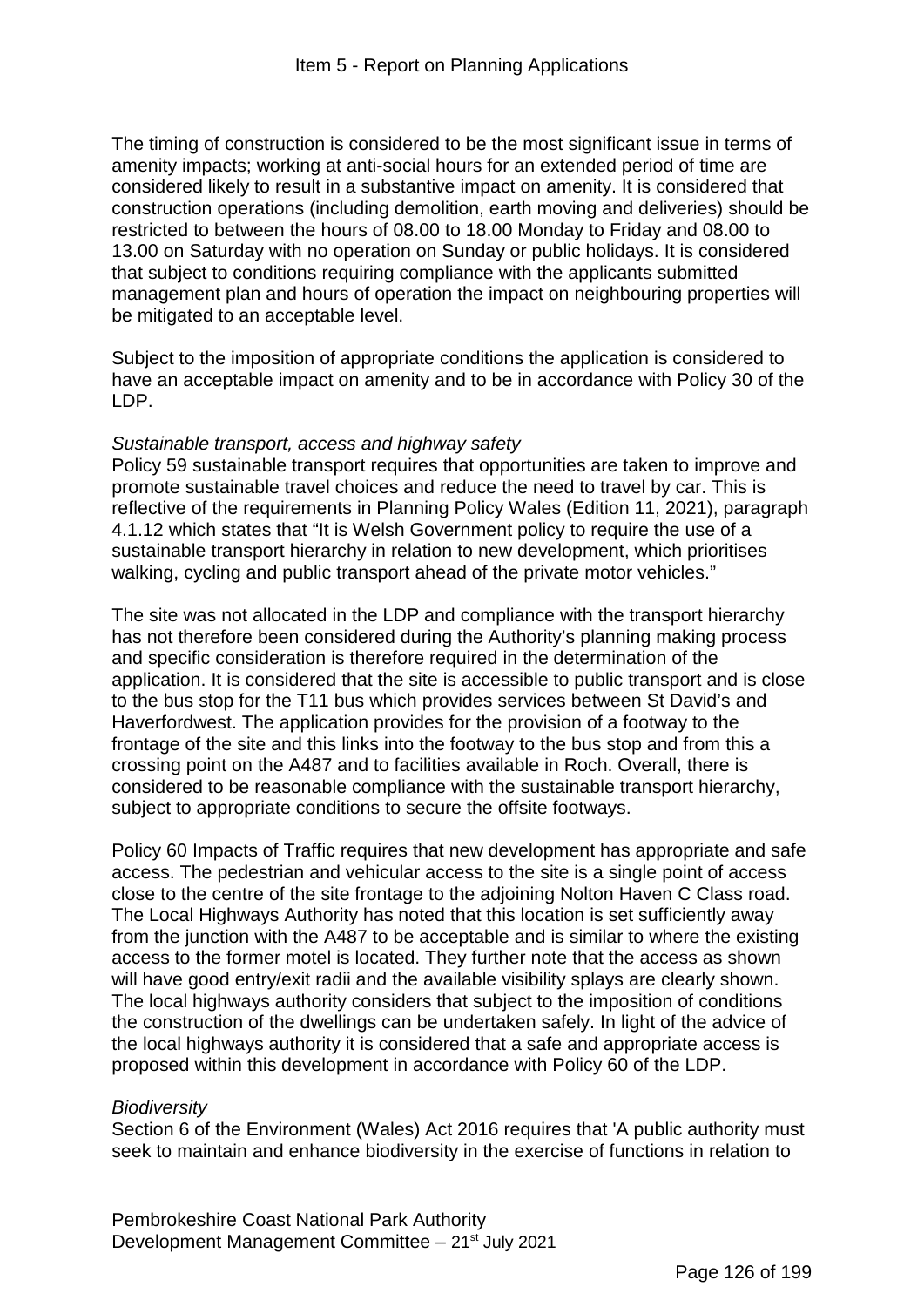Wales, and in so doing promote the resilience of ecosystems, so far as consistent with the proper exercise of those functions.'.

Regulation 9 of the Conservation of Habitats & Species Regulations 2017 (as amended) requires Local Planning Authorities to take account of the presence of European Protected Species at development sites. If they are present and affected by the development proposals, the Local Planning Authority must establish whether "the three tests" have been met, prior to determining the application. The three tests that must be satisfied are:

i. That the development is "in the interests of public health and public safety, or for other imperative reasons of overriding public interest, including those of a social or economic nature and beneficial consequences of primary importance for the environment".

ii. That there is "no satisfactory alternative"

iii. That the derogation is "not detrimental to the maintenance of the populations of the species concerned at a favourable conservation status in their natural range"

An ecological appraisal of the site has been undertaken and this was submitted at the pre-application stage. This has been submitted in support of the planning application. The report addresses the presence of bats at the site. Natural Resources Wales have responded to indicate that the report indicated the presence of bats at the site and consider that 'On the basis of the above report, we do not consider that the development is likely to be detrimental to the maintenance of the population of the species concerned at a favourable conservation status in its natural range.' They also advise that the proposal will require a European Protected Species licence.

Based on this advice, the application is considered to be acceptable in terms of its impact on protected species. Appropriate mitigation and enhancement of the development proposal can be secured by condition on any planning permission. Issues such as the potential of harm from external lighting can also be effectively controlled by condition.

Subject to the imposition of appropriately worded conditions the proposal is considered to be in accordance with the requirements of Planning Policy Wales (Edition 11, 2021); Technical Advice Note 5 and Policies 10 and 11 of the adopted Local Development Plan and the Environment (wales) Act 2016.

## *Historic Environment*

The site is almost entirely covered by hard standing and buildings and is previously developed land and there is no indication of potential for buried archaeology being retained at the site and Dyfed Archaeological Trust has not responded to indicate that there are concerns regarding development. It is isolated from the nearest listed buildings: Roch Castle and Church and Southwood with the built form of Roch intervening. The PCNPA heritage officer advised that they had no objection to the proposal, and it is not considered that there will be an impact on the setting of these built heritage features. The site is isolated from other historic environment features such as scheduled ancient monuments and conservation areas.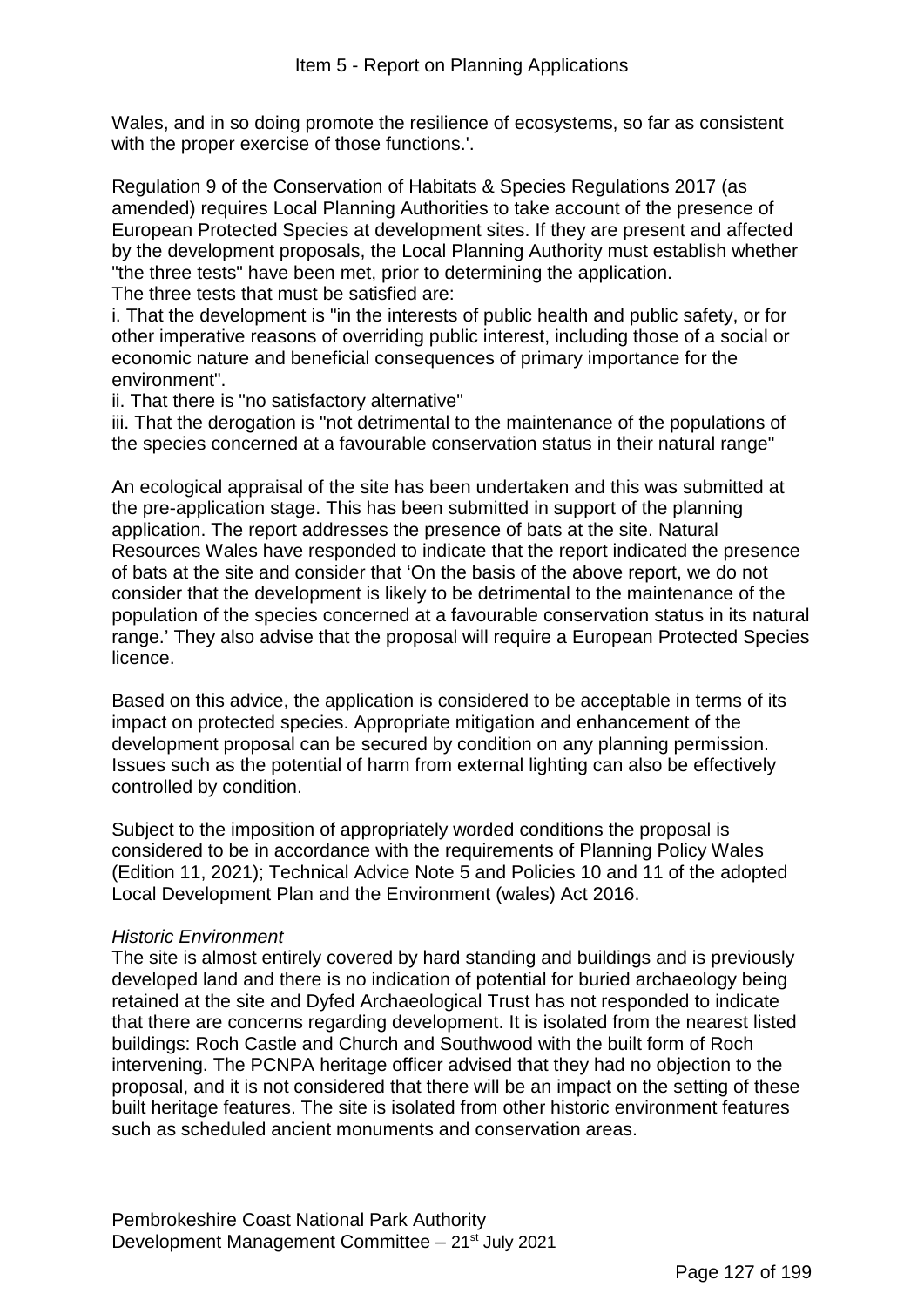## *Drainage & Flooding*

It is assumed that the proposed development will require separate approval under the sustainable drainage regulations. There is very limited information submitted in relation to surface, foul and land drainage within the scheme. Comments from Pembrokeshire County Council, who fulfil a role as Lead Local Flood Authority (LLFA) / Sustainable Drainage Approval Body (SAB) / Land Drainage Authority (LDA) have been requested. SAB approval will require that the proposal meets the statutory standards for surface water drainage (Surface water runoff destination; Surface water runoff hydraulic control; Water Quality; Amenity; Biodiversity; Design of drainage for construction, operation and maintenance).

The site is not in an area of fluvial flood risk as identified in Technical Advice Note 15: Development and Flood Risk. The site is not identified to be at flood risk from other sources.

The application was consulted to Dwr Cymru Welsh Water (DCWW) who did not offer an objection to development and have indicated that they have no objections to the proposal subject to conditions. Concerns have been expressed in objections from the community council and from residents. While noting these concerns it is considered that DCWW are best placed to advise on the capacity within their system. They will also be under a duty to ensure the appropriate disposal of foul water that they have agreed to accept into the public system.

### *Other Material considerations*

A lighting scheme can be secured by planning condition to ensure protection of wildlife and this scheme can also ensure that lighting is appropriate.

Paragraph 1.1.5 of Technical Advice Note 23: Economic Development states that "Economic land uses also include construction, including house building, but housing once built is not an economic land use because it does not directly generate wealth, jobs and income. It is the final use of land which is the important issue." The economic benefits accruing from construction can be given some weight in decision making but it is not considered that these would be of significant weight.

## *Planning obligations*

Policy 55 of LDP and the Supplementary Planning Guidance (SPG) on Planning Obligations (2016) outline the local planning authority's approach to the provision of contributions to planning obligations created by development proposals. Relevant consultees have been consulted on the proposal within services in Pembrokeshire County Council and no specific provisions have been identified following consultation. Therefore, planning obligations have not been sought from the developer in this case. It is noted that an agreement would be required for the site under Section 106 of the Town and Country Planning Act 1990 to secure the housing on site as affordable in perpetuity.

## **Conclusion**

The proposal is to develop a site adjoining the settlement of Roche as an exceptional release of land to meet local affordable housing need. The proposal is recommended for approval and is in line with the requirements of the development plan. A refusal of planning permission would likely prevent the benefits of the scheme primarily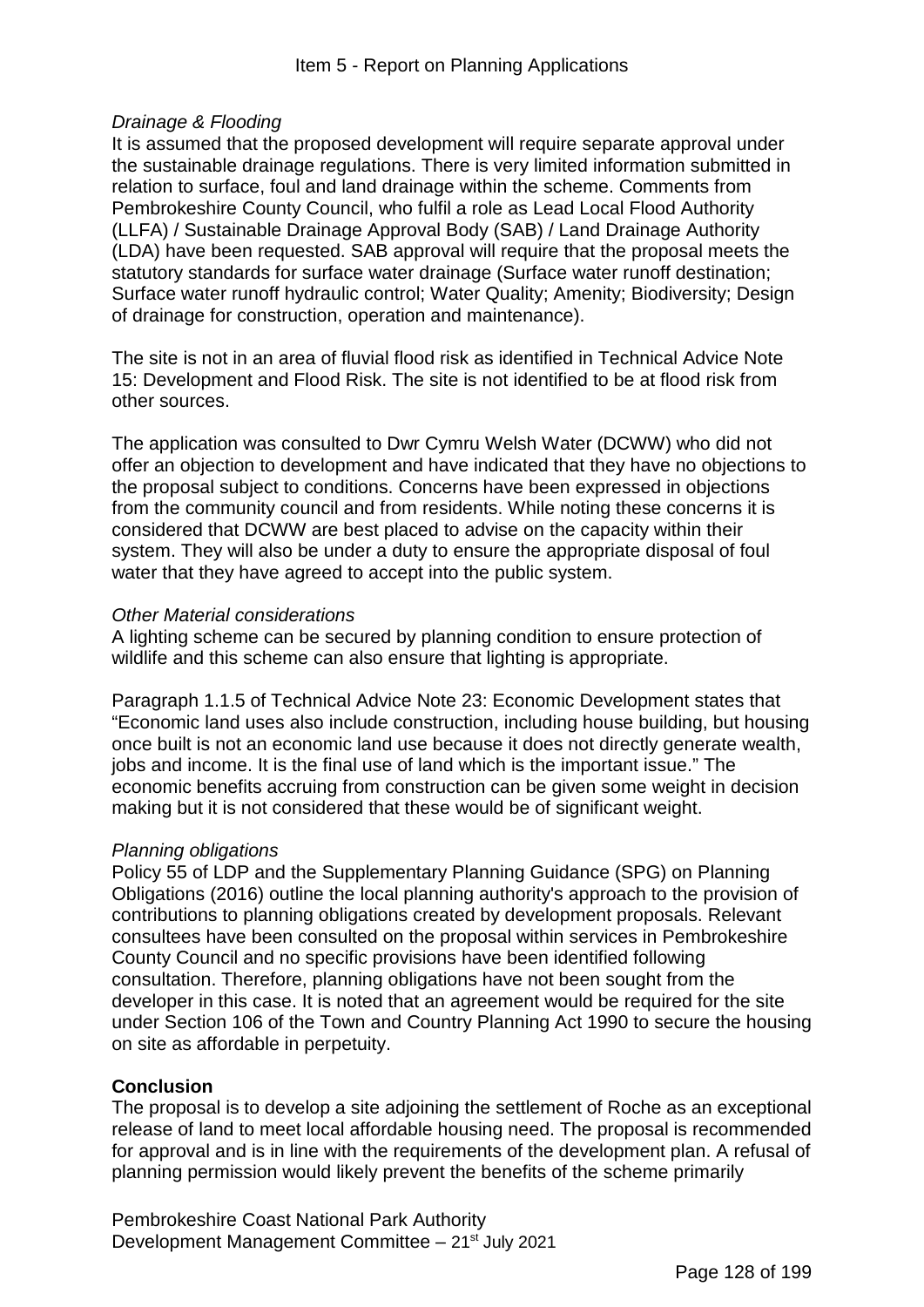through the provision of affordable housing coming forward. If permitted the proposal would allow for a development that would be adequately mitigated and form a sustainable development in line with the requirements of Planning Policy Wales (Edition 11, February 2021).

The proposal is in accordance with Policies 1, 7, 8, 10, 11, 13, 14, 29, 30, 32, 46, 48, 49, 50, 51, 52, 59 and 60 of the Local Development Plan. A section 106 agreement is required to secure the provision of affordable housing at the site.

## **Recommendation**

Delegate powers to the Director of Planning and Park Direction to APPROVE the application subject to a section 106 agreement. Where, an agreement is not provided within three months of the resolution of Committee also delegate powers to REFUSE the application.

## **Conditions/Reasons**

1. The development shall begin not later than five years from the date of this decision.

Reason: Required to be imposed pursuant to Section 91 (1) of the Town and Country Planning Act 1990 (as amended).

- 2. The development shall be carried out in accordance with the following approved plans and documents:
	- Rochgate\_Motel\_PA\_02-GA01 Site Location Plan (Received 5/5/2021).
	- Rochgate Motel PA 02-GA02 Proposed Site Plan (Received 5/5/2021).
	- Rochgate\_Motel\_PA\_02-GA03 Proposed Bungalow (Received 5/5/2021).
	- Rochgate Motel PA 02-GA04 Proposed Flats (Received 5/5/2021).

- Rochgate Motel PA\_02-GA01 Proposed House Floor Plan (Received 5/5/2021).

Reason: In order to be clear on the approved scheme of development in the interests of protecting visual amenity and the special qualities of the National Park. Policy: Local Development Plan 2 – Policies 1 (National Park Purposes and Duty), 8 (Special Qualities), 14 (Conservation of the Pembrokeshire Coast National Park) and 29 (Sustainable Design).

3. No development shall commence until a Drainage Scheme has been submitted to and approved in writing by the Local Planning Authority. The Scheme shall include details of the site's foul drainage. No dwelling shall be occupied until the drainage scheme for the development has been implemented in full and no further foul water, surface water and land drainage shall be allowed to connect directly or indirectly with the public sewerage system.

Reason: To prevent hydraulic overloading of the public sewerage system, to protect the health and safety of existing residents and ensure no pollution of or detriment to the environment

4. The proposed development site is crossed by a public sewer with the approximate position being marked on the attached Statutory Public Sewer Record. The position shall be accurately located, marked out on site before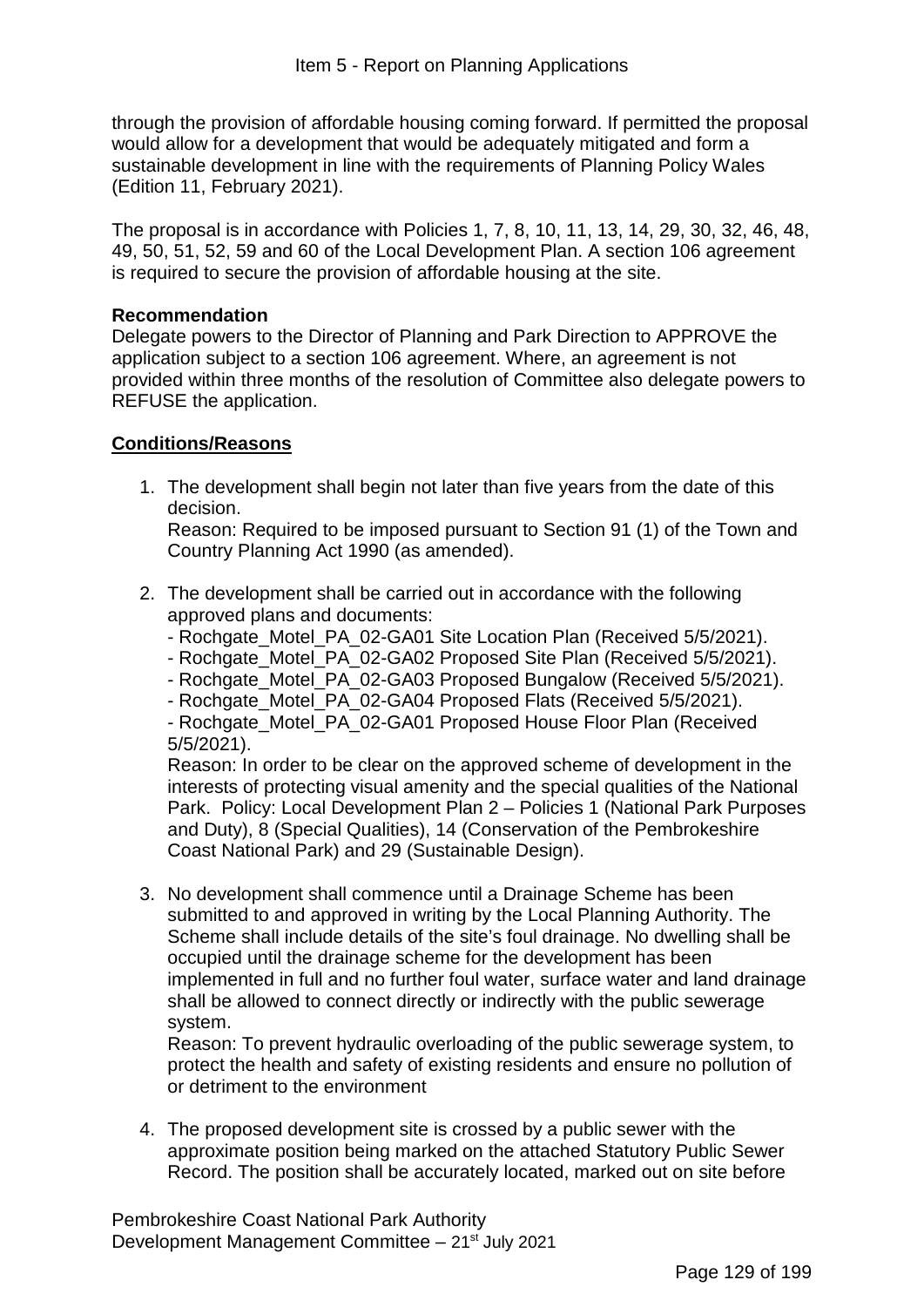works commence and no operational development shall be carried out within 3 metres either side of the centreline of the public sewer.

Reason: To protect the integrity of the public sewer and avoid damage thereto protect the health and safety of existing residents and ensure no pollution of or detriment to the environment.

5. Before any housing construction work is commenced the access, estate road and turning area must be constructed up to and including road base level and be suitably drained for the use of construction traffic and approved visibility splays constructed.

Reason: In the interests of road safety and to ensure that no deleterious material is carried onto the road. In accordance with Local Development Plan Policies: 59 (Sustainable Transport (Strategy Policy)) and 60 (Impacts of Traffic)

6. Before any housing construction work is commenced adequate and suitable areas shall be provided within the site for the parking and turning, loading and unloading of all vehicles attracted to the site and for the storage of building materials clear of the public highway. Reason: To reduce the likelihood of obstruction of the highway or danger to

road users. In accordance with Local Development Plan Policies: 59 (Sustainable Transport (Strategy Policy)) and 60 (Impacts of Traffic)

- 7. Before any dwelling is occupied the access roads and footways from the existing public highway shall be laid out and constructed to at least surface base course levels up to that dwelling. Reason: In the interests of public amenity and convenience. In accordance with Local Development Plan Policies: 59 (Sustainable Transport (Strategy Policy)) and 60 (Impacts of Traffic)
- 8. Prior to the commencement of development, details of a footway along the southern verge of the C3067 and then crossing to the north side of the junction with the A487 shall be submitted to, and approved in writing by, the local planning authority. The details so approved shall be completed in their entirety prior to the first occupation of any dwelling. Reason: To ensure a continuous pedestrian linkage from the development to Roch village is achieved in order to mitigate the impact of the development on the local highway network in the interests of highway safety. In accordance with Local Development Plan Policies: 59 (Sustainable Transport (Strategy Policy)) and 60 (Impacts of Traffic)
- 9. The parking spaces shown on the submitted drawings shall be constructed before the development is brought into use and thereafter shall be used for no purpose other than parking. Reason: To reduce the likelihood of obstruction of the highway or danger to road users. In accordance with Local Development Plan Policies: 59 (Sustainable Transport (Strategy Policy)) and 60 (Impacts of Traffic)
- 10.There shall be no direct vehicular or pedestrian access to the development from the A487 Road.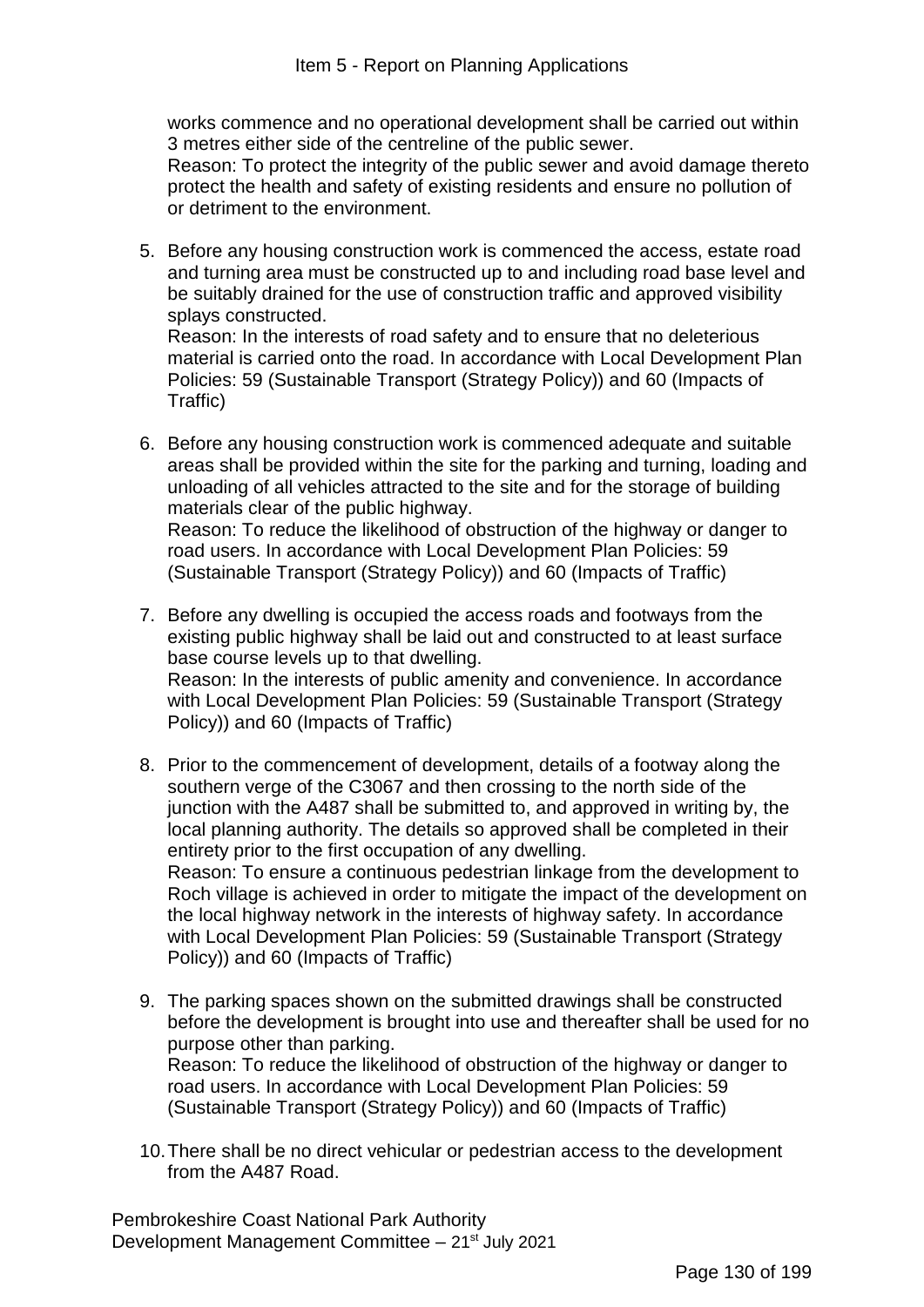Reason: In the interests of road safety. In accordance with Local Development Plan Policies: 59 (Sustainable Transport (Strategy Policy)) and 60 (Impacts of Traffic)

11.No development, demolition or site clearance shall take place until there has been submitted to and approved in writing by the local planning authority a scheme relating to the immediate landscape. The approved scheme shall include the following details:

i. Arboricultural Impact Assessment (AIA)

- ii. Arboricultural Method Statement (AMS)
- iii. Landscaping details

iv. Arboricultural supervision and adherence confirmation Reason: In the interests of maintaining a suitable scheme of landscaping to protect the visual amenity of the area, to maintain the special qualities of the landscape and habitats through the protection, creation and enhancement of links between sites and their protection for amenity, landscape and biodiversity value. Policy: Local Development Plan - Policies 1 (National Park Purposes and Duty), 8 (Special Qualities), 11 (Protection of Biodiversity), 15 (Conservation of the Pembrokeshire Coast National Park), 30 (Amenity), Technical Advice Note (TAN) 5: Nature Conservation and Planning (2009), Technical Advice Note (TAN) 10: Tree Preservation Orders (1997).

- 12.No development shall commence until a landscape management plan, including long-term design objectives, management responsibilities and maintenance schedules for all landscaped areas, other than small domestic gardens, has been submitted to and approved in writing by the Local Planning Authority. The landscape management plan shall be carried out and the landscaping maintained in accordance with the approved details. Reason: In the interests of maintaining a suitable scheme of landscaping to protect the visual amenity of the area, to maintain the special qualities of the landscape and habitats through the protection, creation and enhancement of links between sites and their protection for amenity, landscape and biodiversity value. Policy: Local Development Plan - Policies 1 (National Park Purposes and Duty), 8 (Special Qualities), 11 (Protection of Biodiversity), 15 (Conservation of the Pembrokeshire Coast National Park), 30 (Amenity), Technical Advice Note (TAN) 5: Nature Conservation and Planning (2009), Technical Advice Note (TAN) 10: Tree Preservation Orders (1997).
- 13.No development shall commence until a schedule of materials to (and where requested samples) be used in the construction of the development hereby permitted have been submitted to and approved in writing by the Local Planning Authority. The development shall be carried out in accordance with the approved details.

Reason: To ensure that the materials harmonise with the surroundings in the interests of the character of the area and in order to ensure a sustainable form of development. Policy: Local Development Plan - Policies 1 (National Park Purposes and Duty), 8 (Special Qualities), 15 (Conservation of the Pembrokeshire Coast National Park), 30 (Amenity).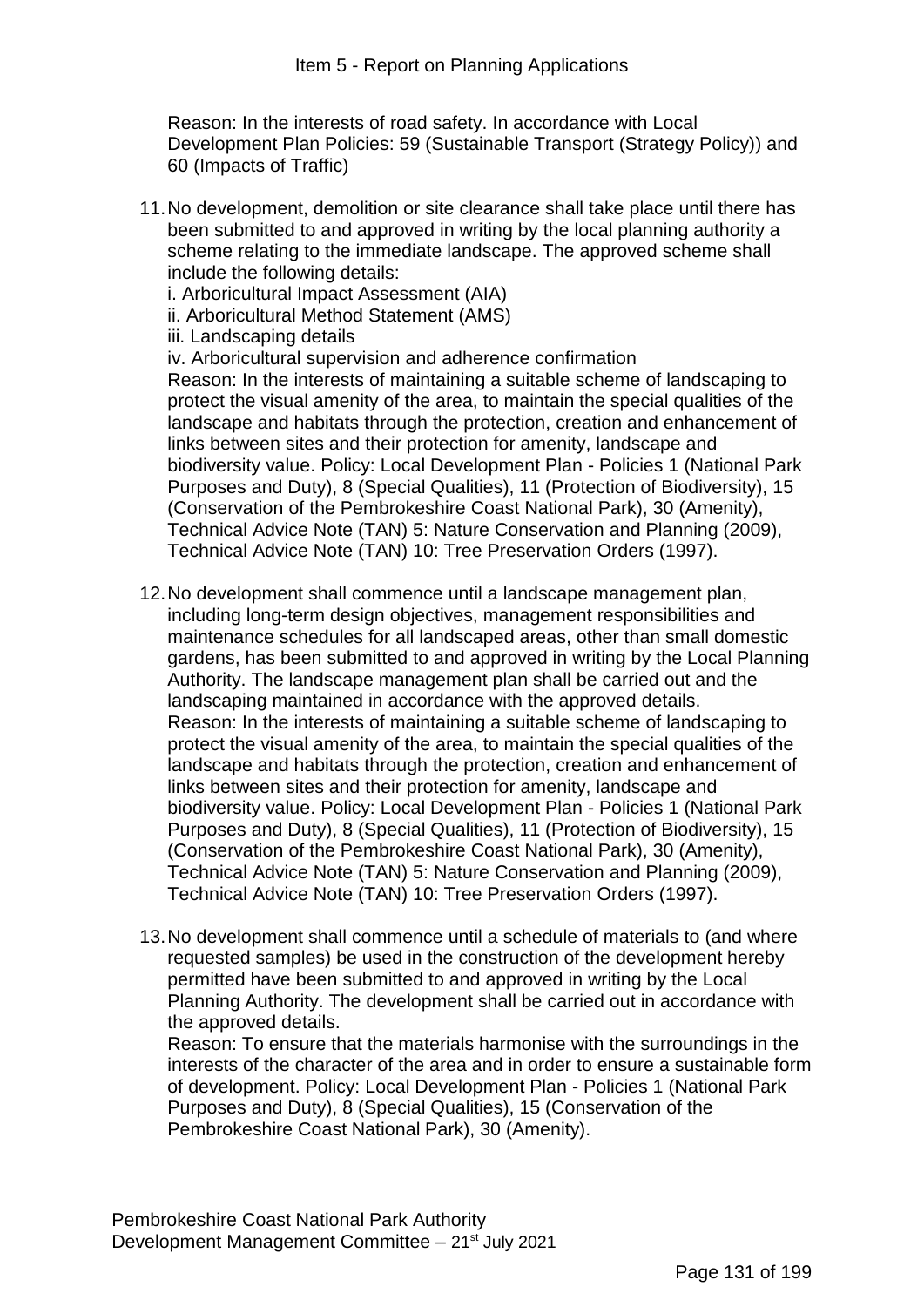14.No development shall take place, including any ground works, until a Construction Method Statement has been submitted to and approved in writing by the Local Planning Authority. The approved Statement shall be adhered to throughout the construction period. The Statement shall provide for:

i) the parking and turning of vehicles of site operatives and visitors (in compliance with condition 6);

ii) loading and unloading of plant and materials (in compliance with condition 6);

iii) storage of plant and materials used in constructing the development (in compliance with condition 6);

iv) wheel washing facilities or an explanation why they are not necessary; v) the erection and maintenance of security hoarding;

vi) the management and coordination of deliveries of plant and materials and the disposing of waste resulting from construction activities so as to avoid undue interference with the operation of the public highway.

vii) measures to control the emission of dust and dirt during construction Reason: To ensure appropriate protection of residential amenity. Policy: Local Development Plan - Policies 1 (National Park Purposes and Duty), 8 (Special Qualities), 15 (Conservation of the Pembrokeshire Coast National Park), 30 (Amenity).

15.All works and ancillary operations (including demolition excavations and earth moving) which are audible at the site boundary shall be carried out only between the following hours:

0800 - 1800 hrs Monday to Friday

0800 - 1300 hrs Saturday

At no time on Sunday and Bank Holidays

Deliveries to and removal of plant, equipment, machinery and waste, including soil and rock, from the site must also only take place within the permitted hours detailed above.

Reason: To ensure appropriate protection of residential amenity. Policy: Local Development Plan - Policies 1 (National Park Purposes and Duty), 8 (Special Qualities), 15 (Conservation of the Pembrokeshire Coast National Park), 30 (Amenity).

16.Prior to the installation of external lighting, an external lighting plan shall be submitted to and approved in writing by the Local Planning Authority. The scheme shall avoid conflict with bat mitigation/enhancement measures, flight lines and woodland habitats and shall be implemented as approved. Reason: To ensure that animal and plant species and habitats listed under the Conservation of Habitats and Species Regulations 2017 are adequately protected, and to protect and enhance the character and appearance of the site and its setting within the Pembrokeshire Coast National Park. To ensure protection of residential amenity. Policy: Local Development Plan – Policies 1 (National Park Purposes and Duty), 8 (Special Qualities), 10 (Sites and Species of European Importance), 11 (Nationally Protected Sites and Species) and 14 (Conservation of the Pembrokeshire Coast National Park), and Policy 30 (Amenity).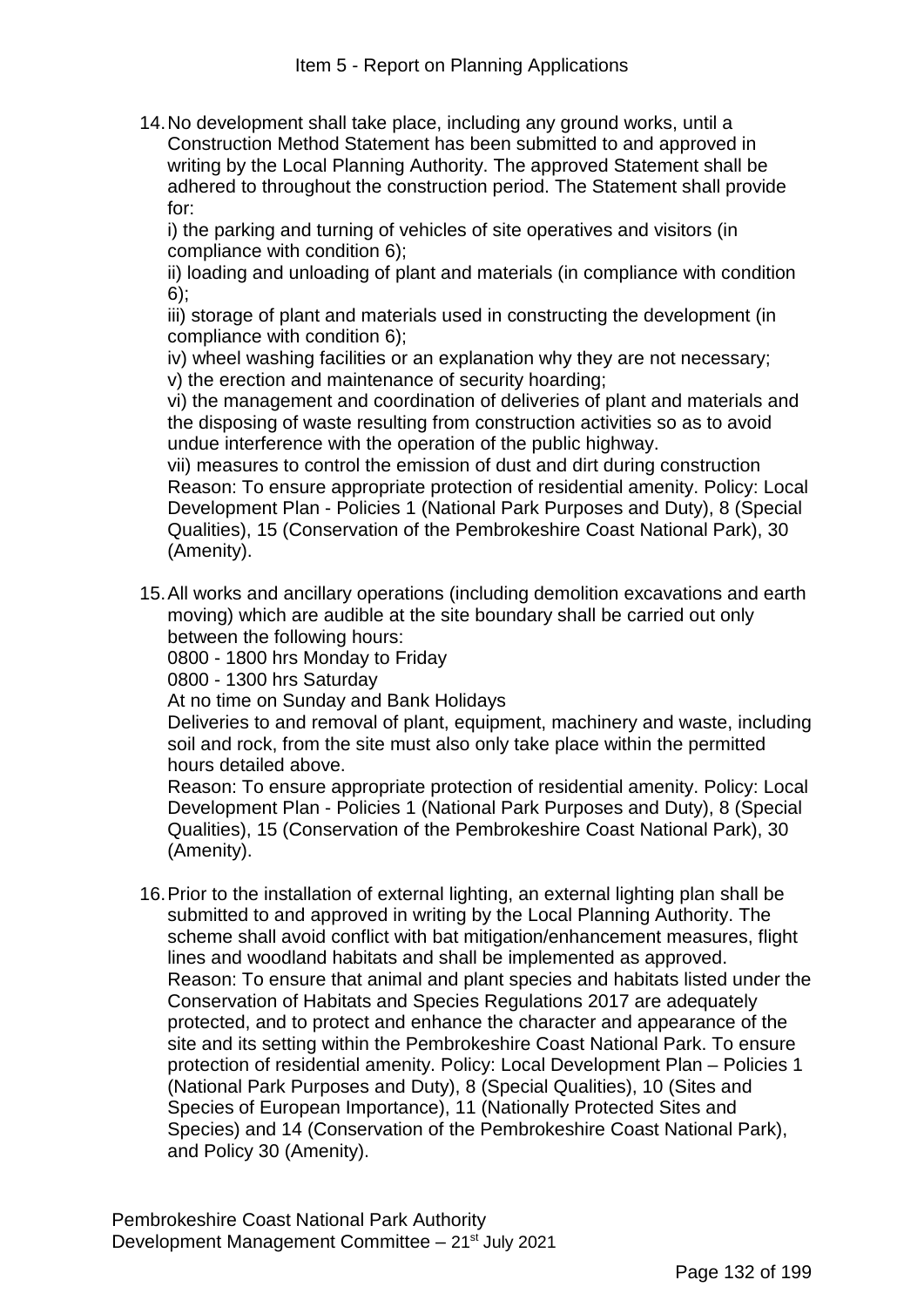- 17.Prior to the commencement of development works, a Biodiversity Enhancement and Management Plan shall be submitted to and approved in writing by the Local Planning Authority. The scheme shall be implemented fully in accordance with the agreed Management Plan. Reason: To ensure that animal and plant species and habitats listed under the Conservation of Habitats and Species Regulations 2017 are adequately protected, and to protect and enhance the character and appearance of the site and its setting within the Pembrokeshire Coast National Park. To ensure protection of residential amenity. Policy: Local Development Plan – Policies 1 (National Park Purposes and Duty), 8 (Special Qualities), 10 (Sites and Species of European Importance), 11 (Nationally Protected Sites and Species) and 14 (Conservation of the Pembrokeshire Coast National Park), and Policy 30 (Amenity).
- 18.No development shall take place until details of the proposed slab finished floor levels and ridge levels of the buildings in relation to the existing and proposed levels of the site and the surrounding land and buildings have been submitted to and approved in writing by the local planning authority. The development shall be constructed in accordance with the approved details. Reason: In the interests of the character and appearance of the area. Policy: Local Development Plan - Policies 1 (National Park Purposes and Duty), 8 (Special Qualities), 15 (Conservation of the Pembrokeshire Coast National Park), 30 (Amenity).

## Informatives

A European protected species (EPS) Licence is required for this development. This planning permission does not provide consent to undertake works that require an EPS licence. It is an offence to deliberately capture, kill or disturb EPS or to recklessly damage or destroy their breeding sites or resting places. If found guilty of any offences, you could be sent to prison for up to 6 months and/or receive an unlimited fine. To undertake the works within the law, you can obtain further information on the need for a licence from Natural Resources Wales on 0300 065 3000 or at

https://naturalresources.wales/conservation-biodiversity-andwildlife/europeanprotected-species/?lang+en Development should not be commenced until the Applicant has been granted a licence by Natural Resources Wales pursuant to Regulation 55 of the Conservation of Habitats and Species Regulations (2017) authorising the specified activity/development to go ahead, or Natural Resources Wales has informed the applicant in writing that such a licence is not required.

The crossing of the Highway verge/footway requires further consent from the Highway Authority under Section 184 of the Highways Act 1980, and working in the Highway must be done by an approved contractor. The attached letter produced by the Highways Authority includes the application form, contractors list and explanatory notes.

The applicant may need to apply to Dwr Cymru / Welsh Water for any connection to the public sewer under S106 of the Water industry Act 1991. If the connection to the public sewer network is either via a lateral drain (i.e. a drain which extends beyond the connecting property boundary) or via a new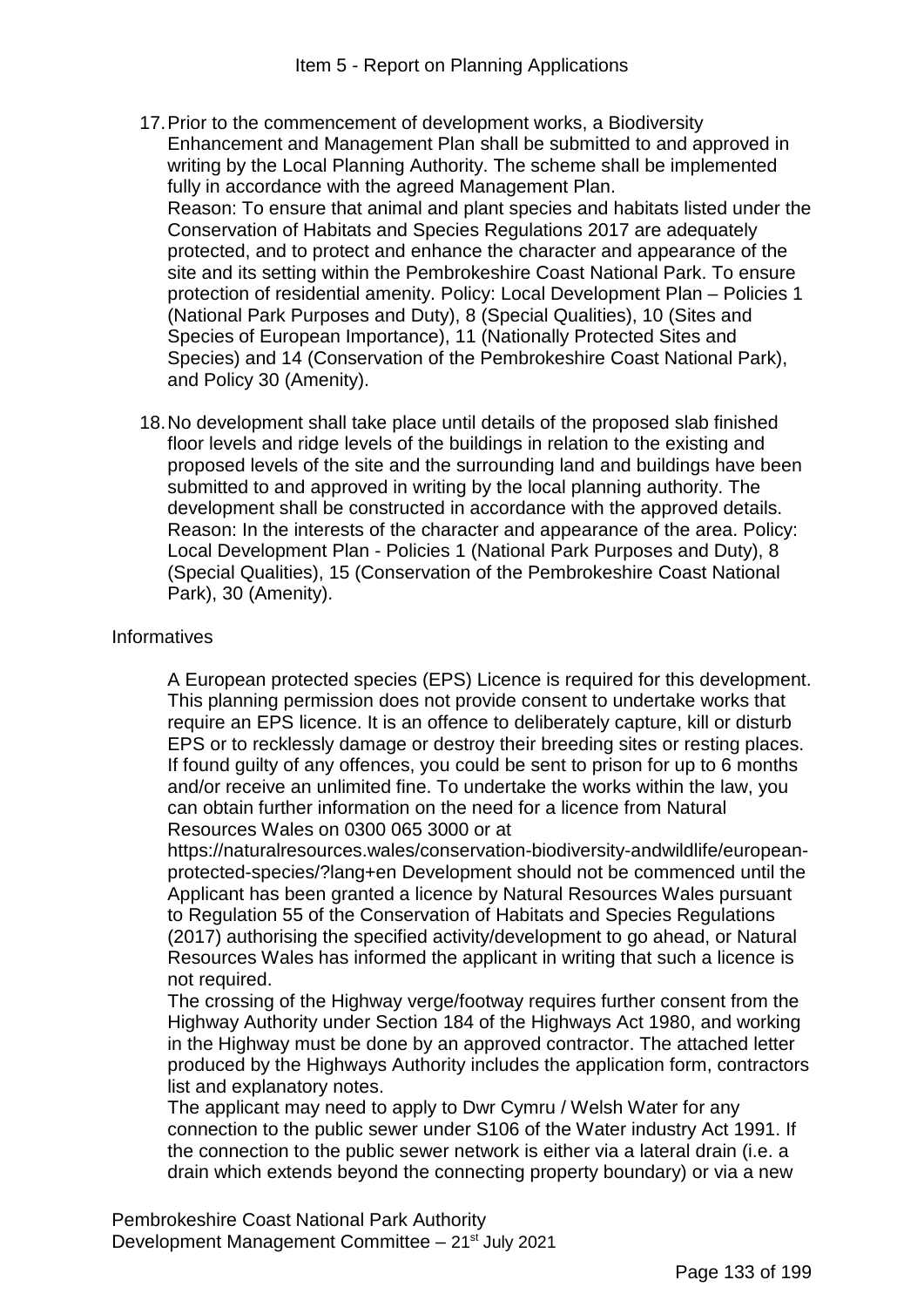sewer (i.e. serves more than one property), it is now a mandatory requirement to first enter into a Section 104 Adoption Agreement (Water Industry Act 1991). The design of the sewers and lateral drains must also conform to the Welsh Ministers Standards for Gravity Foul Sewers and Lateral Drains, and conform with the publication "Sewers for Adoption"- 7th Edition. Further information can be obtained via the Developer Services pages of www.dwrcymru.com.

The applicant is also advised that some public sewers and lateral drains may not be recorded on our maps of public sewers because they were originally privately owned and were transferred into public ownership by nature of the Water Industry (Schemes for Adoption of Private Sewers) Regulations 2011. The presence of such assets may affect the proposal. In order to assist us in dealing with the proposal the applicant may contact Dwr Cymru Welsh Water on 0800 085 3968 to establish the location and status of the apparatus. Under the Water Industry Act 1991 Dwr Cymru Welsh Water has rights of access to its apparatus at all times.

All major off-site highway works shall be subject to an agreement (supported by a road bond) under Section 278 of the Highways Act 1980. The design and detail required as part of a Section 278 Agreement shall be prepared by the applicant and approved by Powys County Council. Implementation of the approved scheme shall be at the expense of the developer.

An agreement under section 106 of the Town and Country Planning Act 1990 (As amended) is associated with this development and should be read in conjunction with this planning permission.

Coal Authority Standing Advice applies to this development and a copy is attached.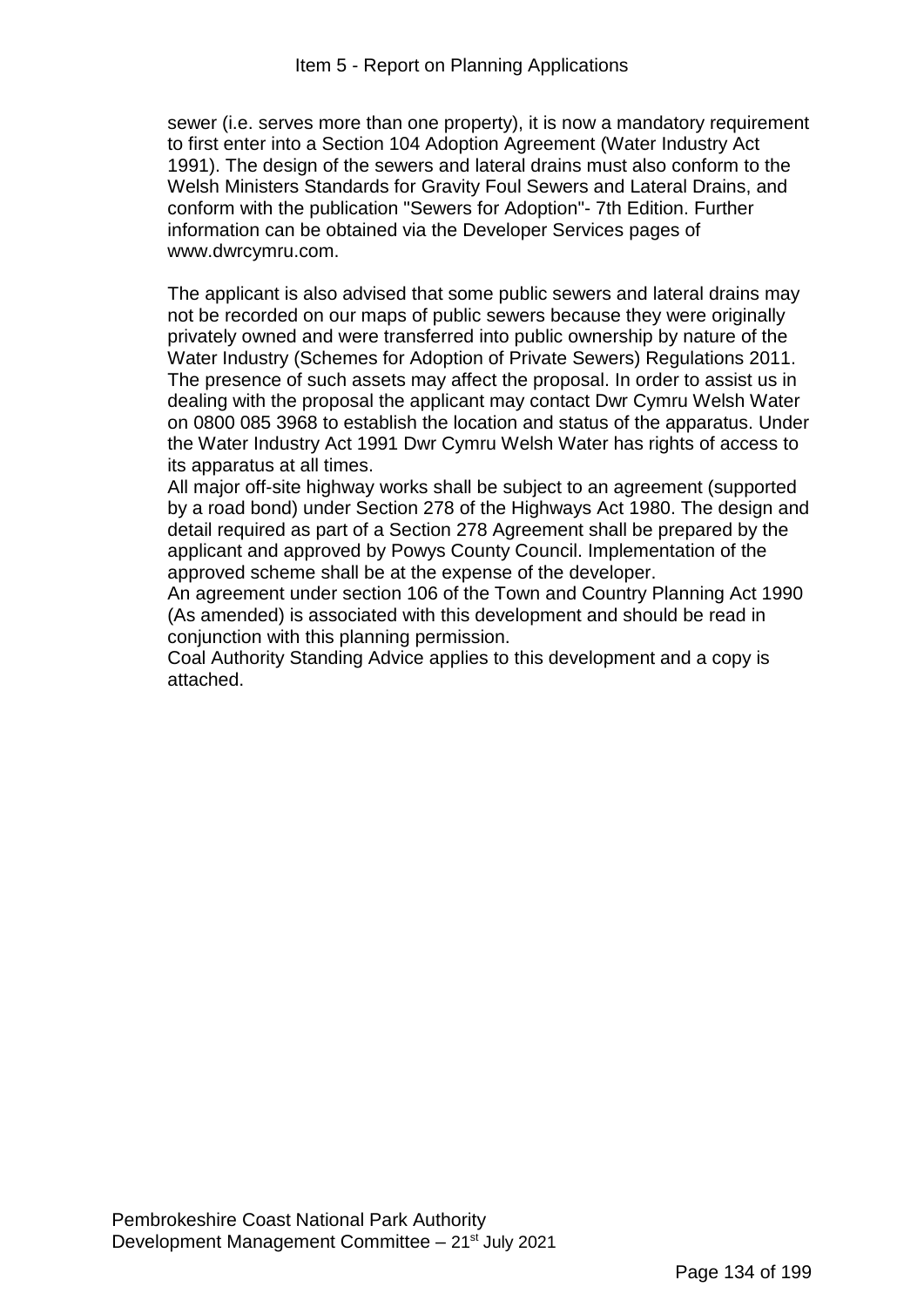

Page 135 of 199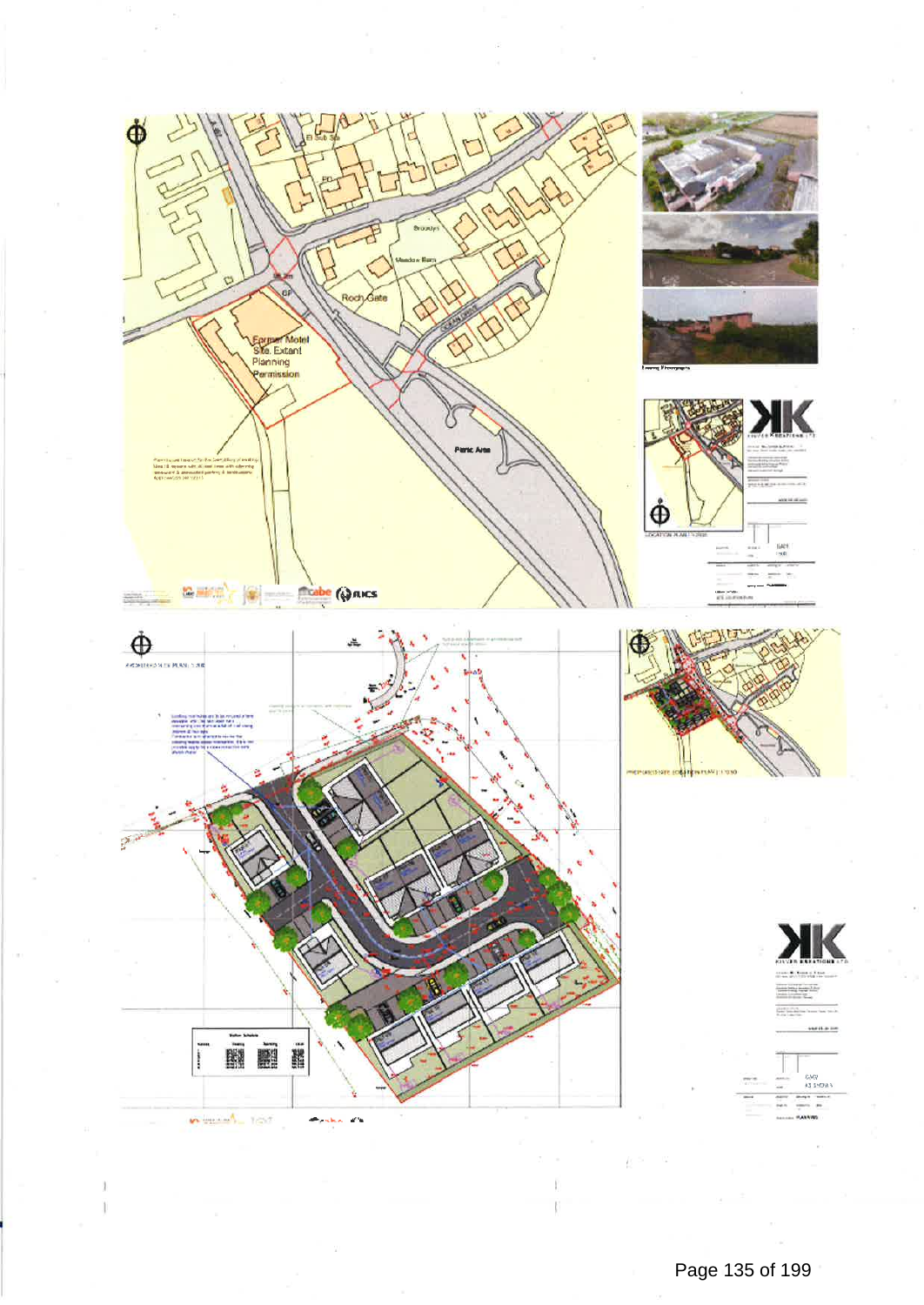